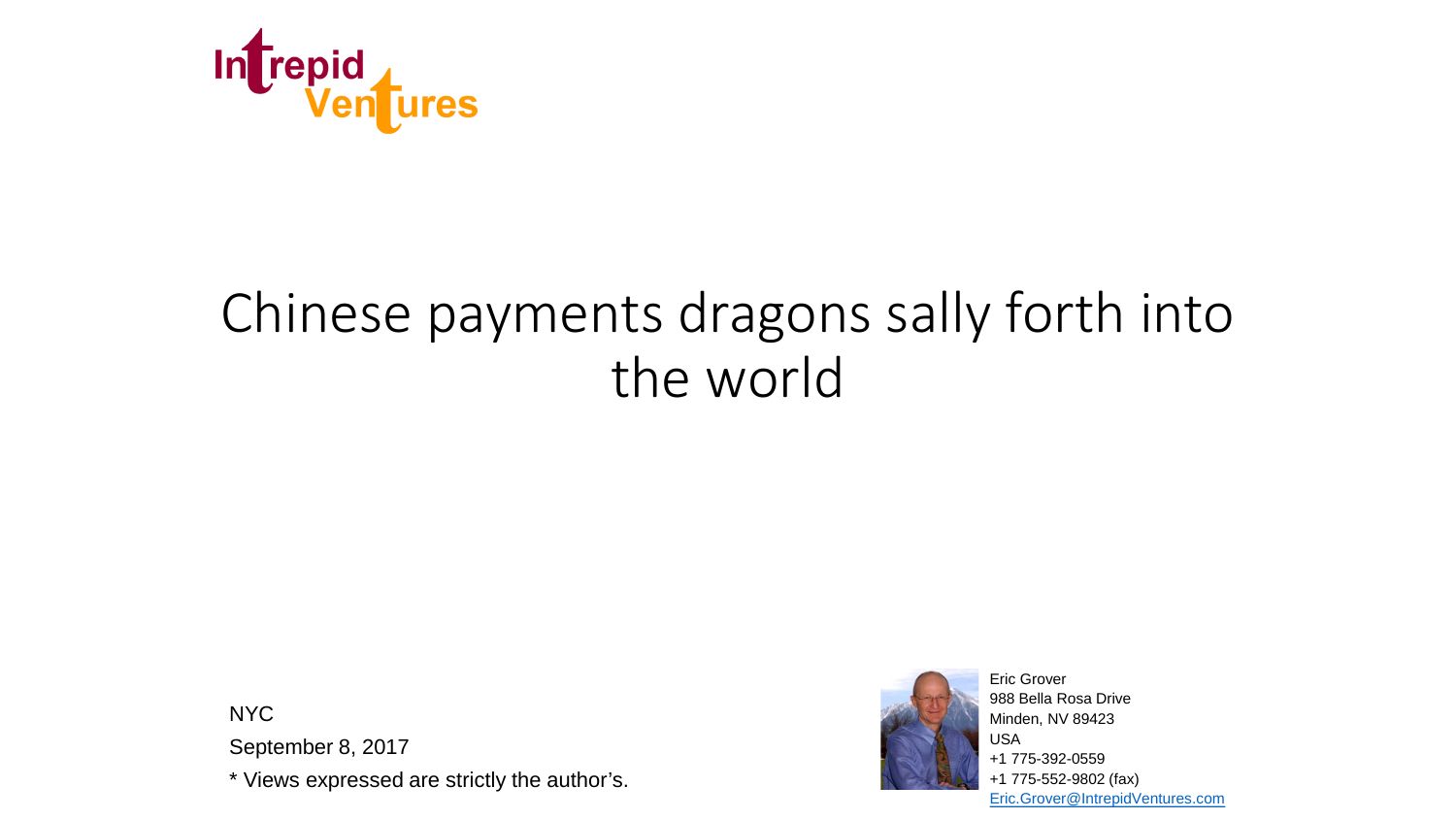## Dominant Chinese payment networks: Alipay, CUP & WeChat Pay

- General-purpose retail-payment systems are two-sided markets that must have or have a clear path to critical mass on both sides of the network to have relevance and deliver value to either. In China, Alipay, CUP & WeChat Pay decidedly have critical mass. Abroad a ways to go.
- China UnionPay, China's protected monopoly general-purpose card network
	- Established in 2002. 38 billion purchase transactions in 2016, 6.1 billion cards at yearend –a)
- Alipay has 520 million active users.  $-$ b)
- WeChat Pay has 600 million active users. -c) They sent 46 billion "red packets" from Jan. 27 through Feb. 1, 2017 $-$ d)
- Both Alipay and WeChat Pay challenging CUP at the physical pos in China.
	- $\bullet$  > 10 million brick-and-mortar merchants accept Alipay in China.  $-e$ )

- (b- 2017 Ant Financial Investor Day presentation, June 8-9, 2017
- (c- Arjun Kharpal, "Chinese internet giant Tencent launches WeChat Pay in Europe to challenge Alibaba's Alipay," CNBC, Jul 10, 2017

- (d- "WeChat users send 46 billion digital red packets over Lunar New Year," Reuters, February 4, 2017
- (e- "Alipay enters partnership with UTB to expand merchant network in Russia," Finextra, August 4, 2017

<sup>(</sup>a- Nilson Report 1109, May, 2017

<sup>&</sup>quot;China's WeChat Pay system to expand into the UK next month," China Daily UK, April 6, 2017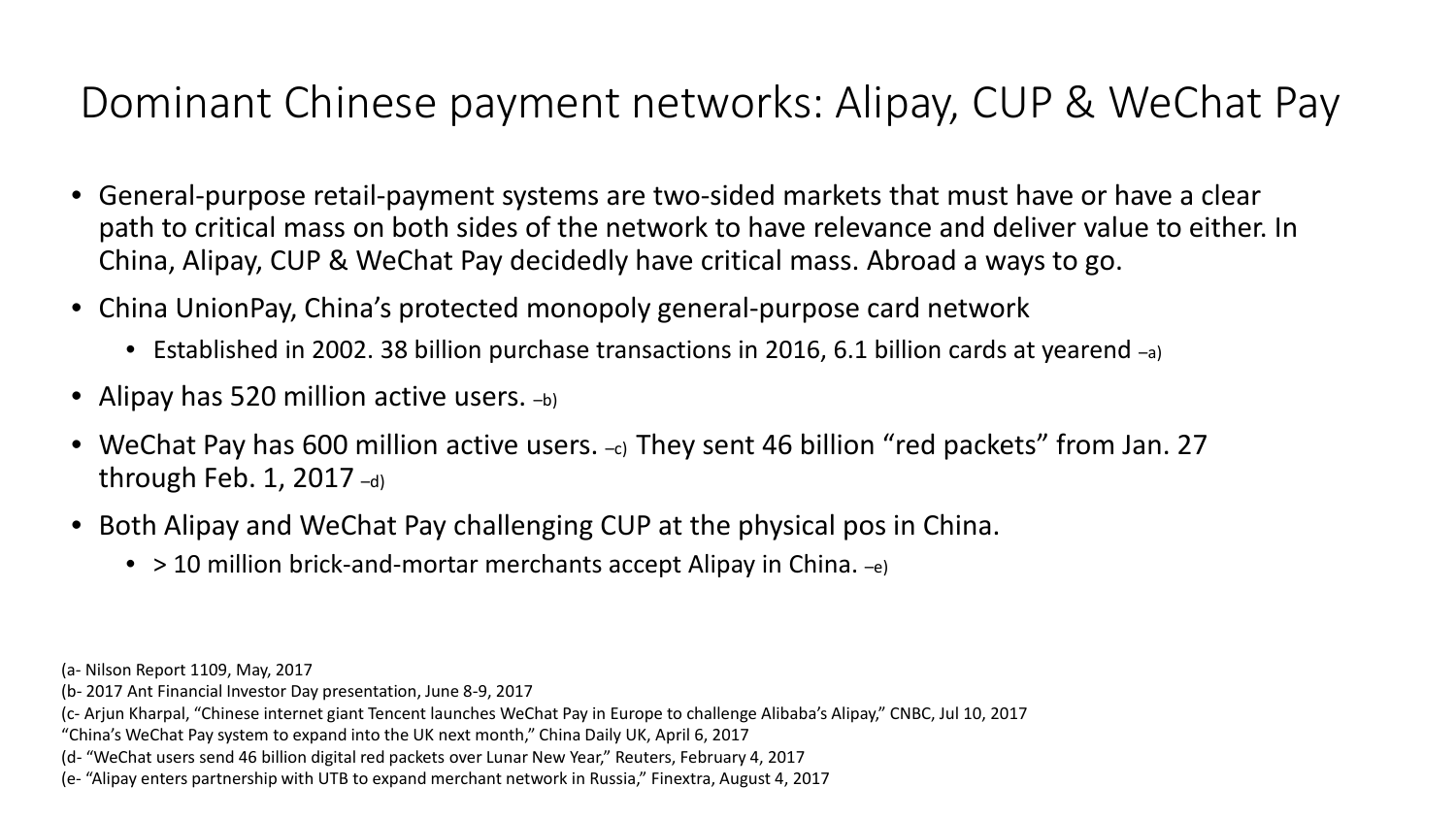#### China's mobile-payment colossi

- Alipay and WeChat Pay combined have  $\sim$  90% of China's mobile-payments market.
- By some metrics China is already the world's largest electronic payments market.-a)
- Leveraging interaction frequency WeChat Pay's market share is surging.

#### On the Go

China's mobile-payments market is growing fast. Major platforms Alipay and Tenpay are jousting for control.



(a- In its First Quarter, 2017 Corporate Overview Tencent reported > 600 million mobile payments per day by the end of December. On an annualized basis that's roughly as many payment transactions as MasterCard and Visa combined worldwide.

(b- Chuin-Wei Yap, "Alipay, WeChat Take Battle for Mobile-Payment Dominance Overseas," WSJ, August 19, 2017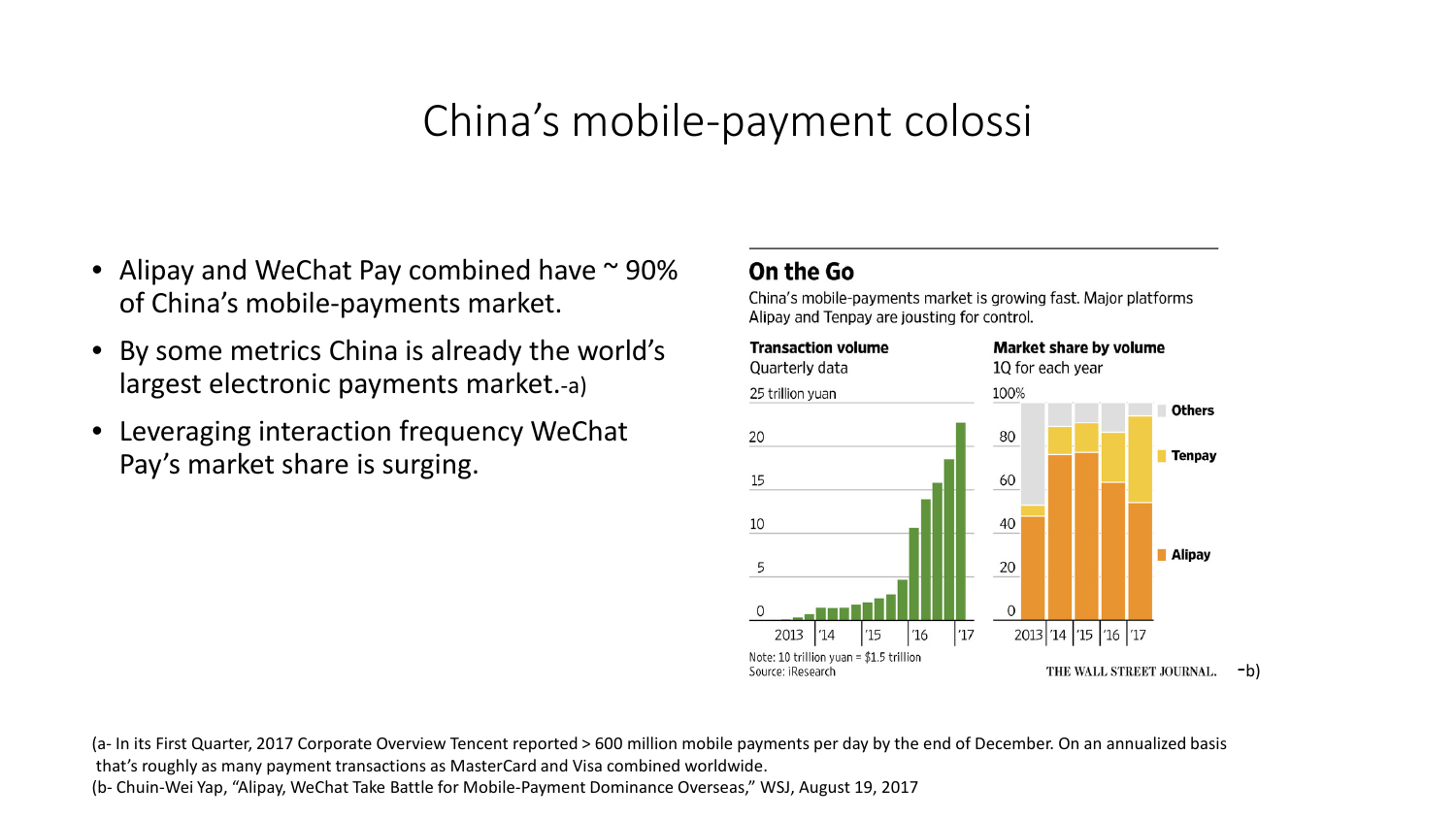# China's mobile-payment colossi

- Alipay and WeChat Pay are different from CUP, MasterCard and Visa insofar as they operate within coherent ecosystems of services.
	- Ant Financial is an integrated financial-services giant
		- Payments critical mass achieved providing payments within Alibaba, the world's largest ecommerce platform
		- 330 million wealth management users –a)
		- 100 million active borrowers -a)
		- 392 million insurance policyholders -a)
		- 257 million activated users of credit reporting system  $-a$ )
	- Tencent leading provider of online games, chat and news.
		- 938 million Weixin and WeChat users  $-$ b)
		- Tencent rolling out a credit-rating system to go toe-to-toe with Ant Financial's  $-c$ )
		- Webank platform enables customers to buy from multiple credit & asset management suppliers.

<sup>(</sup>a- Ant Financial 2017 Investor Day Presentation, June 8-9, 2017 b- As of March, 2017, Tencent First Quarter, 2017 Corporate Overview (c- "Tencent rolling out a credit-rating system," China Daily, August 11, 2017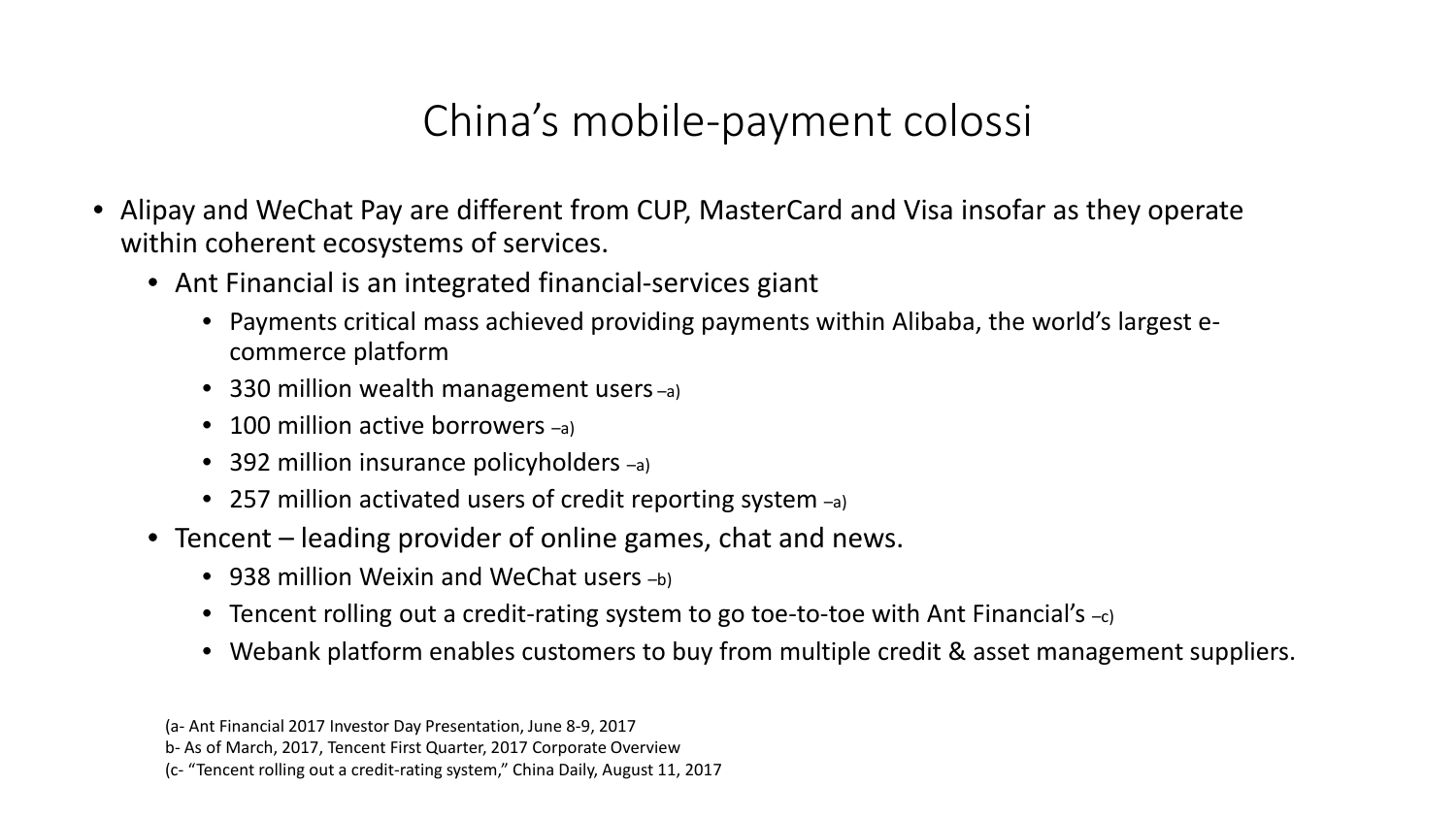# The global payments market

- CUP accepted in 162 countries. 60 million cards issued in 40 countries outside China. –a)
- Foreign transactions principally cross-border, account for  $\sim$  40% of CUP's revenue.  $-\mathbf{b}$
- Alipay and WeChat Pay too are turning their sights abroad.
- All are partnering with merchant acquirers and processors to build acceptance. It'll take many years. They'll get there, soonest in areas with significant Chinese business and tourist traffic.
	- In 2016 120 million Chinese tourists spent \$110 billion overseas  $-c$ )
- Alipay has moved faster and thus far more aggressively. Accepted in 28 countries.  $\mathcal{A}_{\text{d}}$
- WeChat Pay accepted in 15 countries  $-e$ )
	- First European acquiring partnership set to go live in November.  $-d_0$

(a- Daniel Ren, "UnionPay focused on building market presence overseas," South China Morning Post, July 6, 2017 (b- Ibid

(c- Frank Lavin, "China's Biggest Mobile Payment Solutions Are Taking Root in U.S. and Europe," Forbes, August 15, 2017

(d- Chuin-Wei Yap, "Alipay, WeChat Take Battle for Mobile-Payment Dominance Overseas," WSJ, August 19, 2017

(e- Arjun Kharpal, "Chinese internet giant Tencent launches WeChat pay in Europe to challenge Alibaba's Alipay," CNBC, July 10, 2017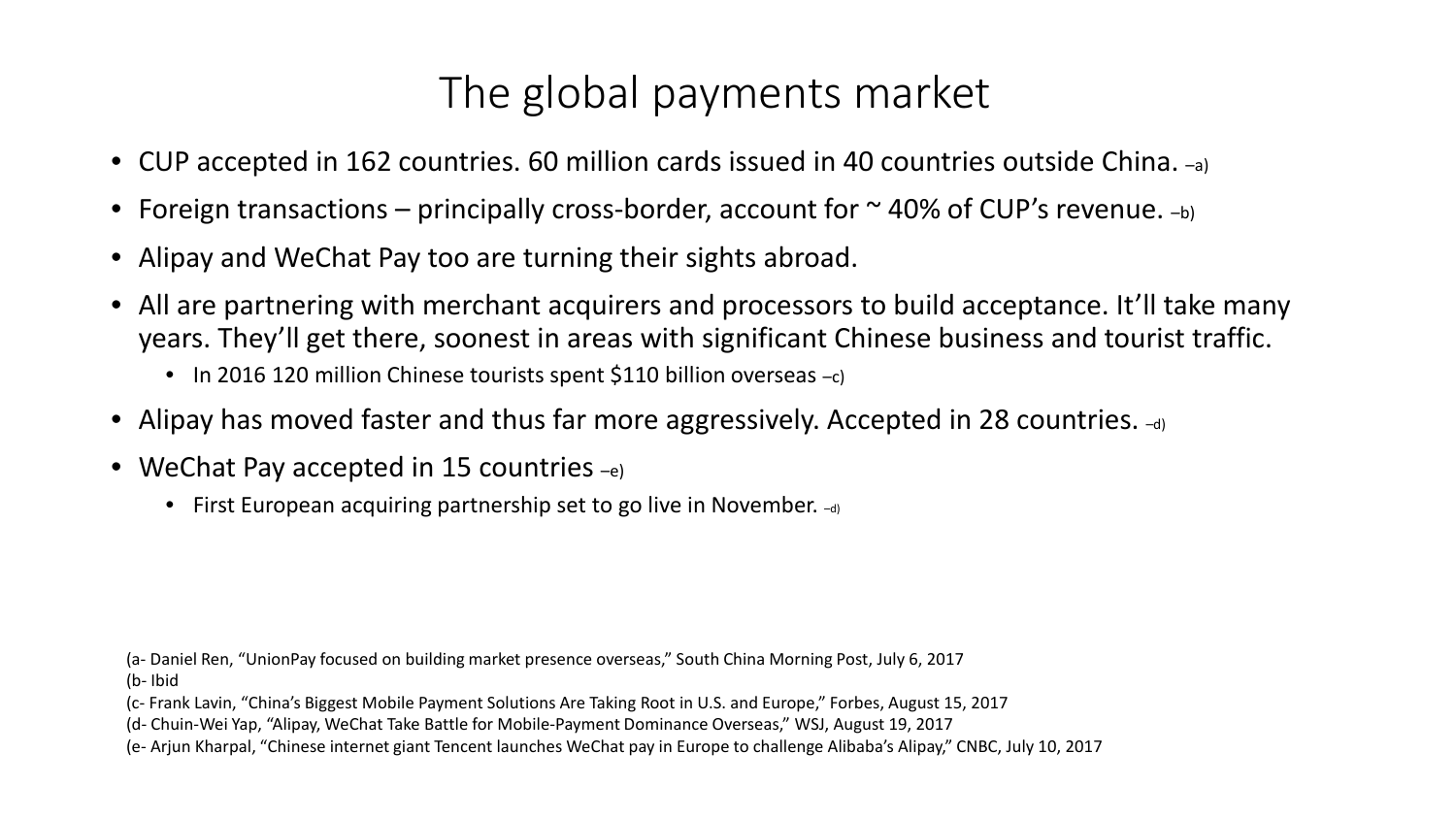# The global payments market

Issue is can any of the Chinese payments dragons win spend from consumers and businesses in major markets outside China.

- In 2018 Alipay will launch under new brand for Japan. As of August 30,000 Japanese stores accepted Alipay. Aiming for 50,000 by yearend. –a)
- WeChat Pay launched a wallet in South Africa  $-$ b)
- For CUP emerging markets are the most promising –c) excepting Hong Kong, Japan and South Korea, the same is true for Alipay and WeChat Pay.

(a- "Alibaba to enter Japan with mobile payment platform in 2018," The Paypers, August 17, 2017

(b- <https://chinachannel.co/wechat-weixin-are-not-the-same/>

(c-Don Weinland and Gabriel Wildau, "China's fight with Visa and MasterCard goes global," Financial Times, April 23, 2017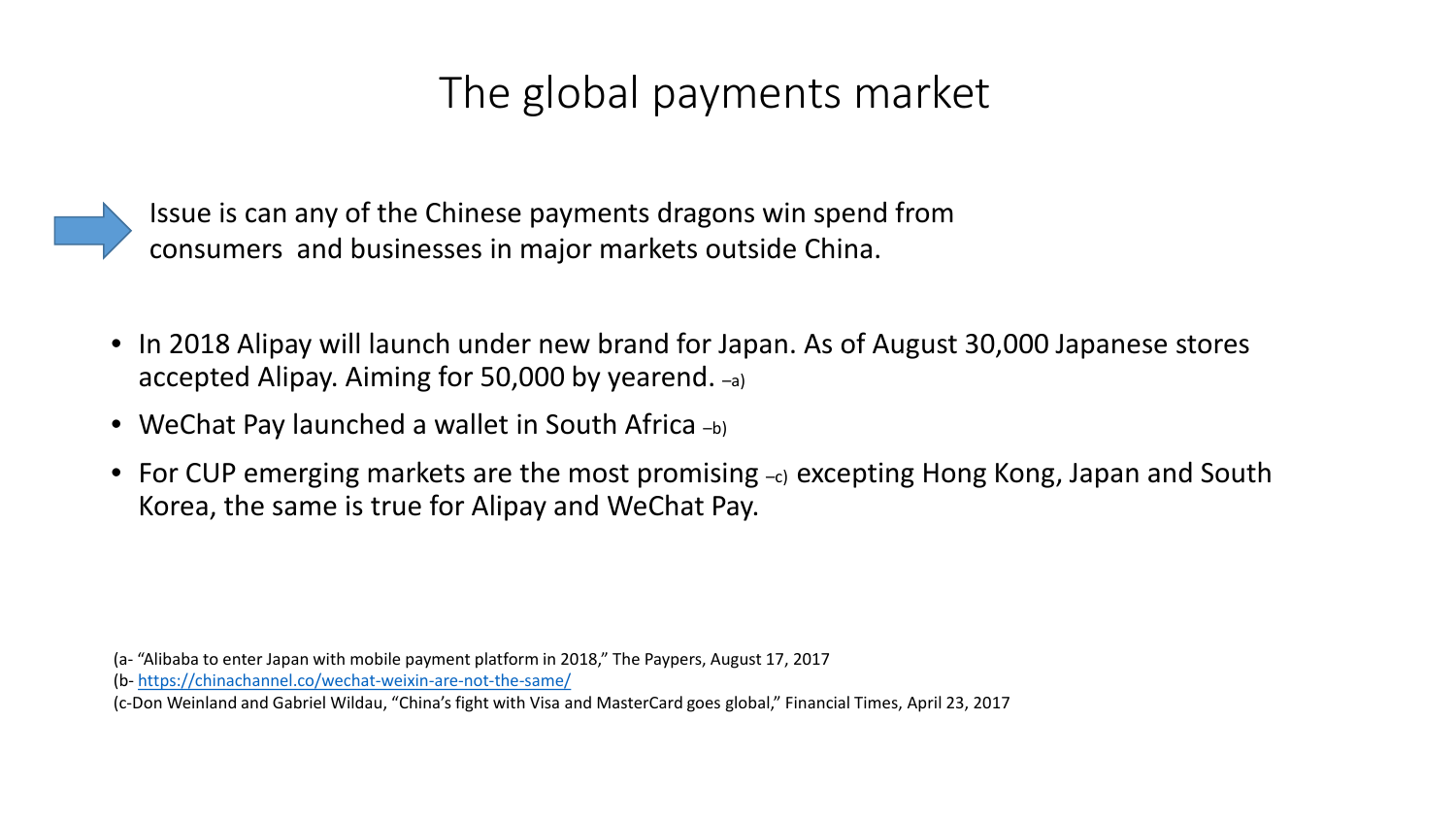# Alipay has been on an acquisition and investment tear abroad, building a multinational portfolio of payments assets

- Ant Financial and Alibaba have put in  $\sim$ \$1.5 billion in Paytm Indian digital wallet and payment network with 210 million active users & 5 million merchants. The potentially gargantuan Indian payments market is up for grabs.
- In 2016 Ant Financial took a minority stake in Ascend which provides e-payments and micro-loans in Thailand, Indonesia, the Philippines, Vietnam, Myanmar, and Cambodia. –a)
- Invested \$200 million in Kakao Pay a Korean firm with 14 million users providing mobile payments, bill payments and money transfer.  $-$ b)
- Took a 45% stake in Mynt the payments subsidiary of Filipino MNO Globe Telecom.
- The payments arm of Southeast Asia e-commerce platform Lazada in which Alibaba owns a controlling stake, Hellopay, is being rebranded Alipay in Singapore, Malaysia, Indonesia and the Philippines.  $-c$ )

(a- Sahel Roy Choudhury, "Ant Financial invests in Thailand's Ascend Money as part of global expansion play, " CNBC, November 1, 2016 (b- "Alibaba's Ant Financial Will Invest \$200 million in This Korean Payment Firm," Reuters, February 20, 2017

(c- Eva Xiao, "Jack Ma's Ant Financial merges with Lazada's HelloPay Group," Tech in Asia, April 18, 2017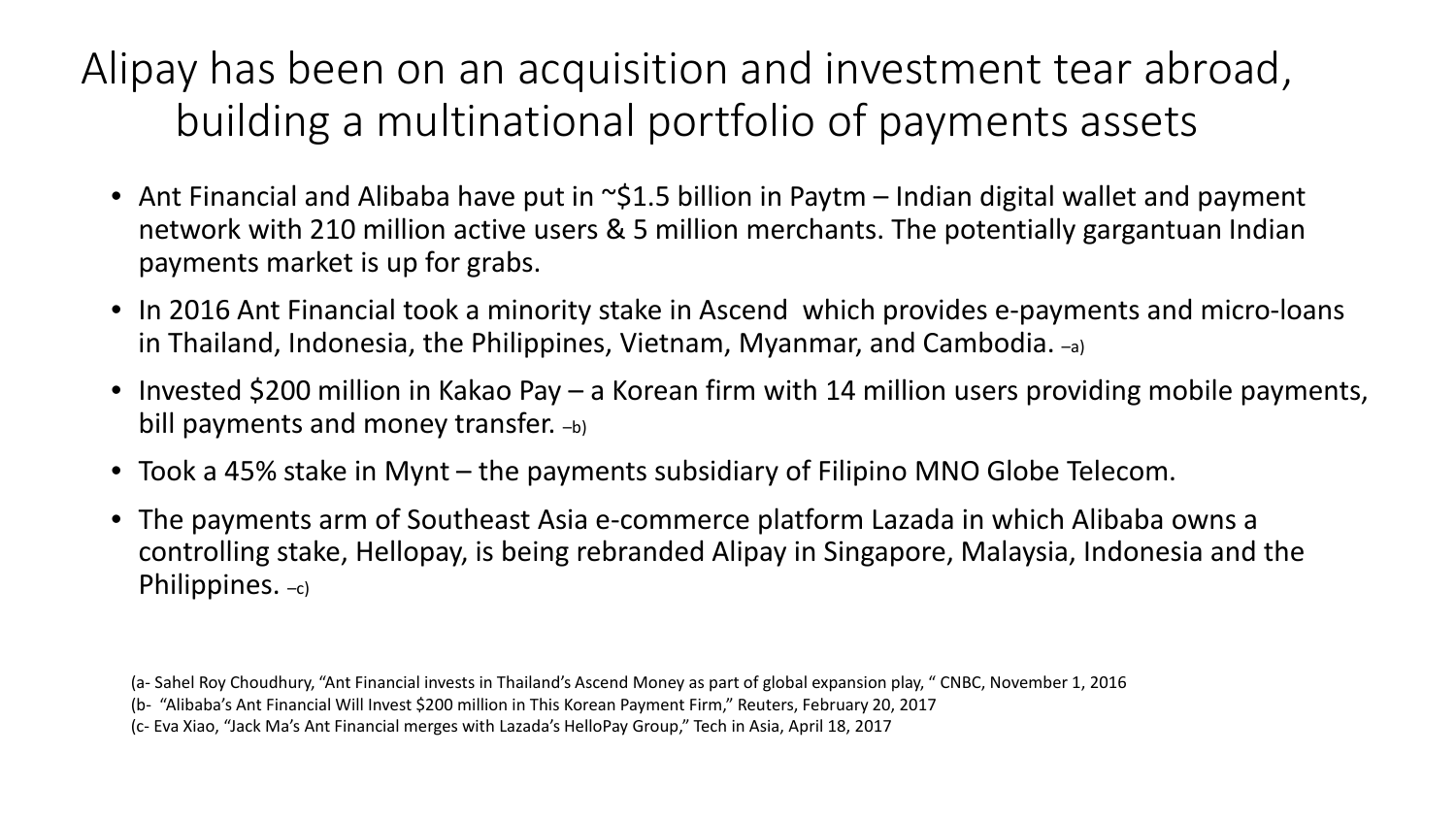Alipay has been on an acquisition and investment tear abroad, building a multinational portfolio of payments assets

- Minority stake in jv with Malaysian Bank CIMB to bring mobile payments to card-based "Touch'n Go" users. –a)
- Acquiring MoneyGram
	- Global money-transfer network,  $> 2$  billion accounts, 350,000 agents,
	- Opportunity to add payments in addition to prepaid cards to the network.

Assembling pieces to a genuinely multinational payments network

#### Tencent

• Invested \$13 million in Airwallex, an Australian cross-border commercial payments venture.

(a- "Ant Financial targets Malaysia through CIMB JV," Finextra, July 26, 2017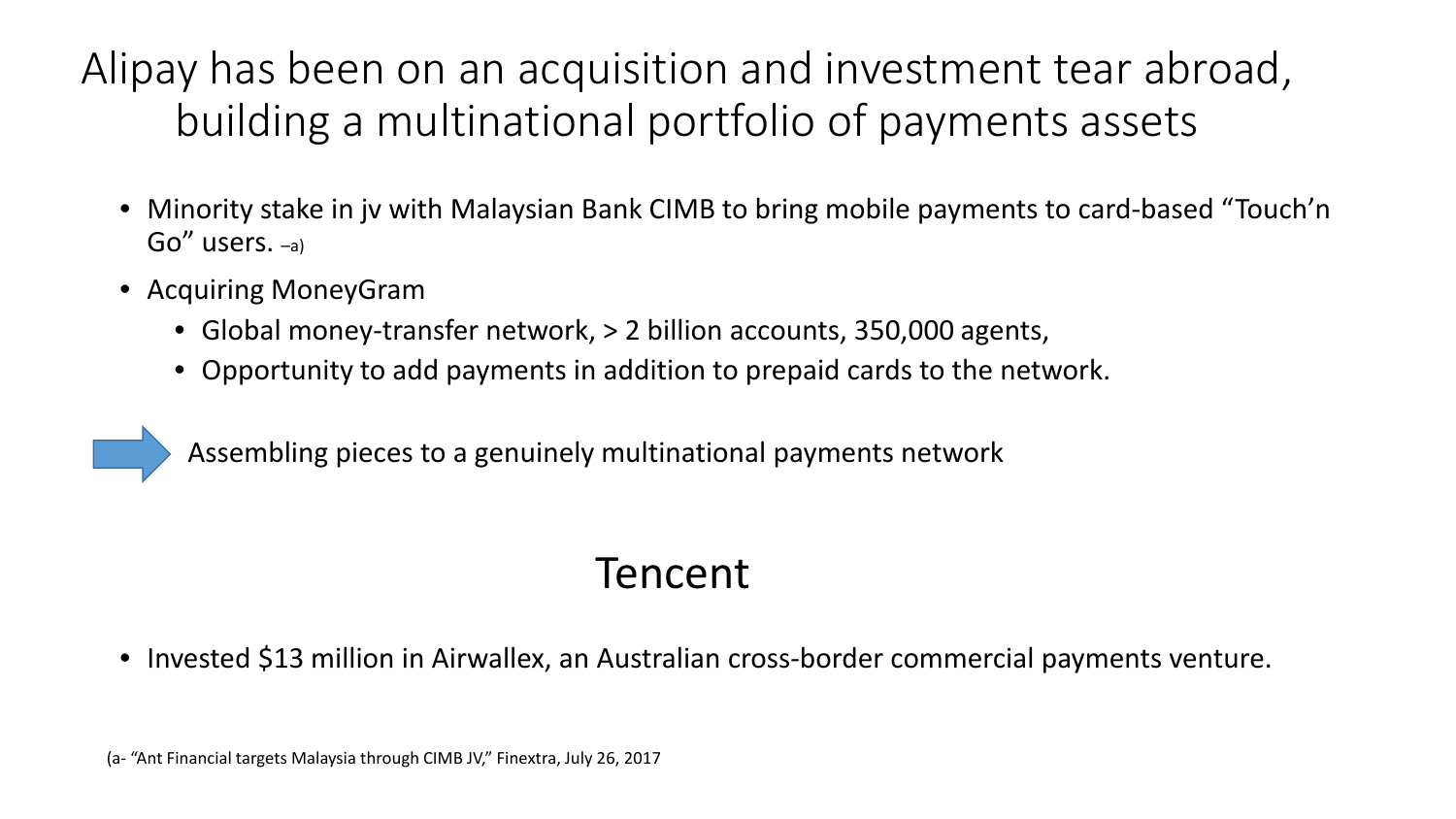#### Global retail-payment network landscape

- Global retail-payment networks: MasterCard and Visa
	- MasterCard and Visa have genuinely global issuance and acceptance
	- They're the leading cross-border retail-payment networks in every country on the planet except Crimea -a), Iran, North Korea, Sudan, Syria, and, possibly, China.
- Tier-two and aspiring global retail payment networks: Alipay, American Express, China UnionPay, Discover, JCB, PayPal and WeChat Pay